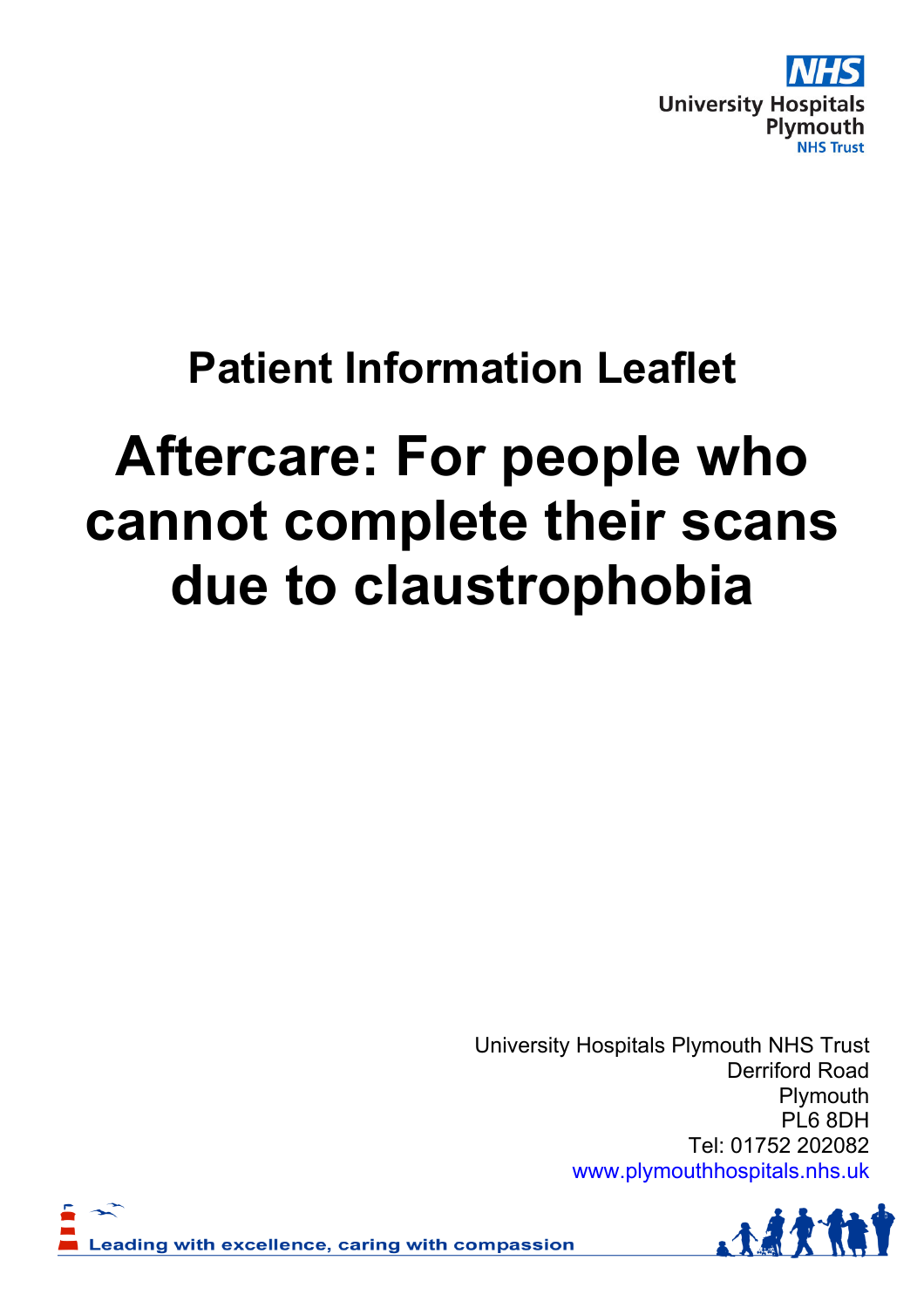### **Is it just me?**

Firstly, we would like to reassure you that you are not the only person who didn't manage to complete their MRI (Magnetic Resonance Imaging) scan. Your reaction is not unusual and there is nothing wrong with you. You have experienced a genuine claustrophobic reaction and you have done well to even attempt the scan.

#### **So what happens next?**

We will give your details to one of our Consultant Radiologists. A Radiologist is the doctor who interprets the scans and writes the report. It is this written report that is given to your doctor who asked for the scan.

The Radiologist will review your details and will suggest, often in discussion with your doctor, what to do next. If you managed part of the scan, it may be that we have just enough information to answer the question, and further imaging is not required at this stage.

Other options include:

- Selecting a different type of imaging test that may provide enough information to help with your care.
- Attempting the MRI scan again with sedation. There are two options, depending on your clinical symptoms and medical history:
	- An oral anxiolytic (sedation) is a medicine that might be prescribed by the doctor who referred you for the MRI. You would not need to stay in hospital, although you would be asked not to drive after you have taken it. If this option is suggested, you will need to contact the doctor who referred you for the MRI for the prescription, and you will be given a repeat MRI appointment as an outpatient.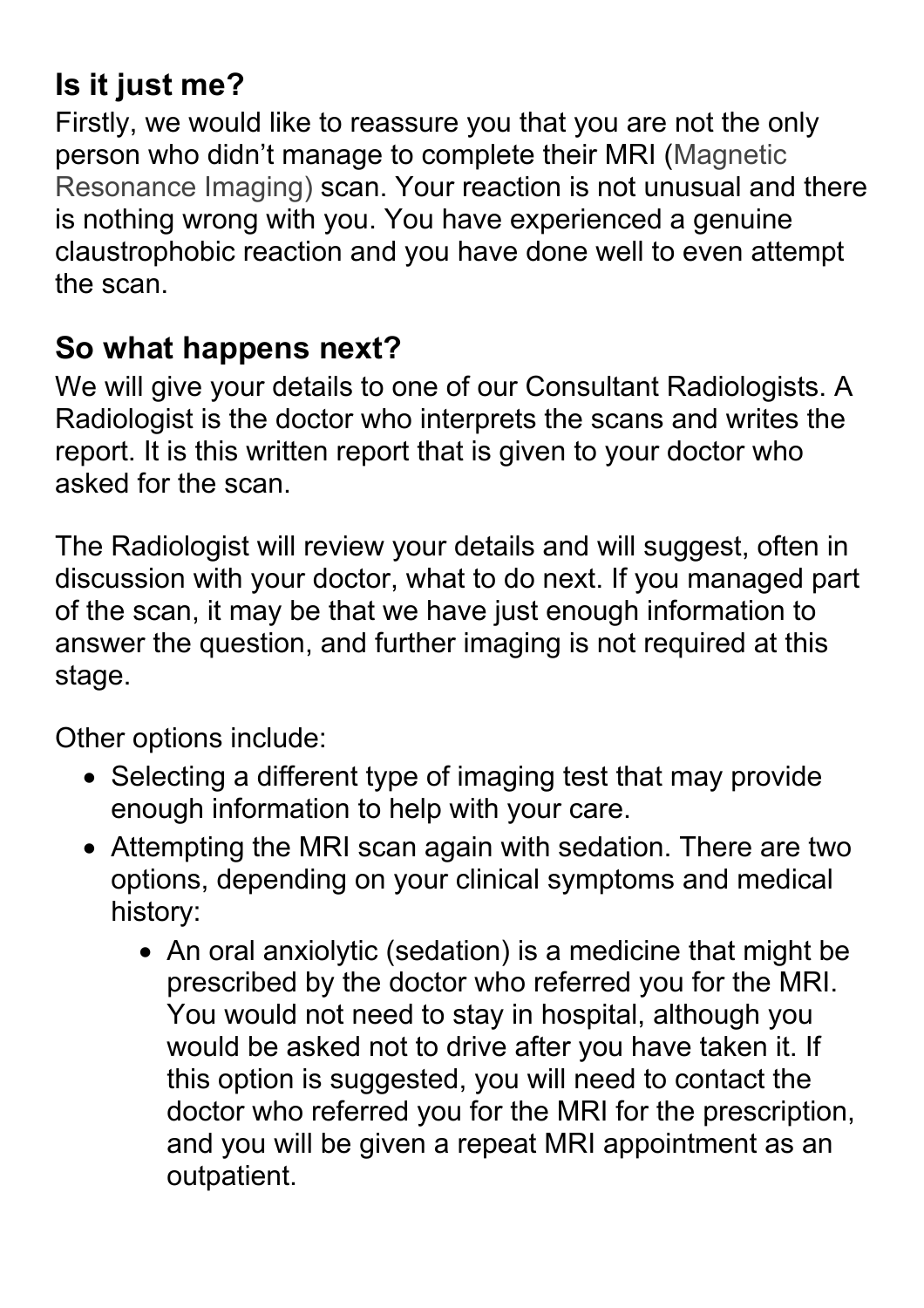A stronger oral sedative can be given, but requires you to be admitted to the hospital as a day patient. This requires you to be referred to the hospital by your doctor, and therefore takes longer to organise. You would come in as a 'daycase' patient and stay for a number of hours until the clinical team are satisfied that the sedation has worn off. Your MRI appointment would be scheduled at an appropriate time during that day and you would be brought to the MRI department on a hospital trolley.

A further option is to arrange for you to travel elsewhere in the UK to be scanned in an open MRI scanner. This is a weaker scanner, and the pictures are sometimes poorer quality. For these reasons this option isn't often suggested.

#### **How long will this take?**

The referrer who asked for you to have the scan (your GP or the doctor / practitioner in the clinic) will be asked to contact our department to discuss which option to follow. The actual appointment time you are offered for the follow-up procedure will depend on your clinical history and symptoms, and which option is being pursued.

If you require any further information, or would like to discuss this further, please contact the MRI Department on 01752 432511